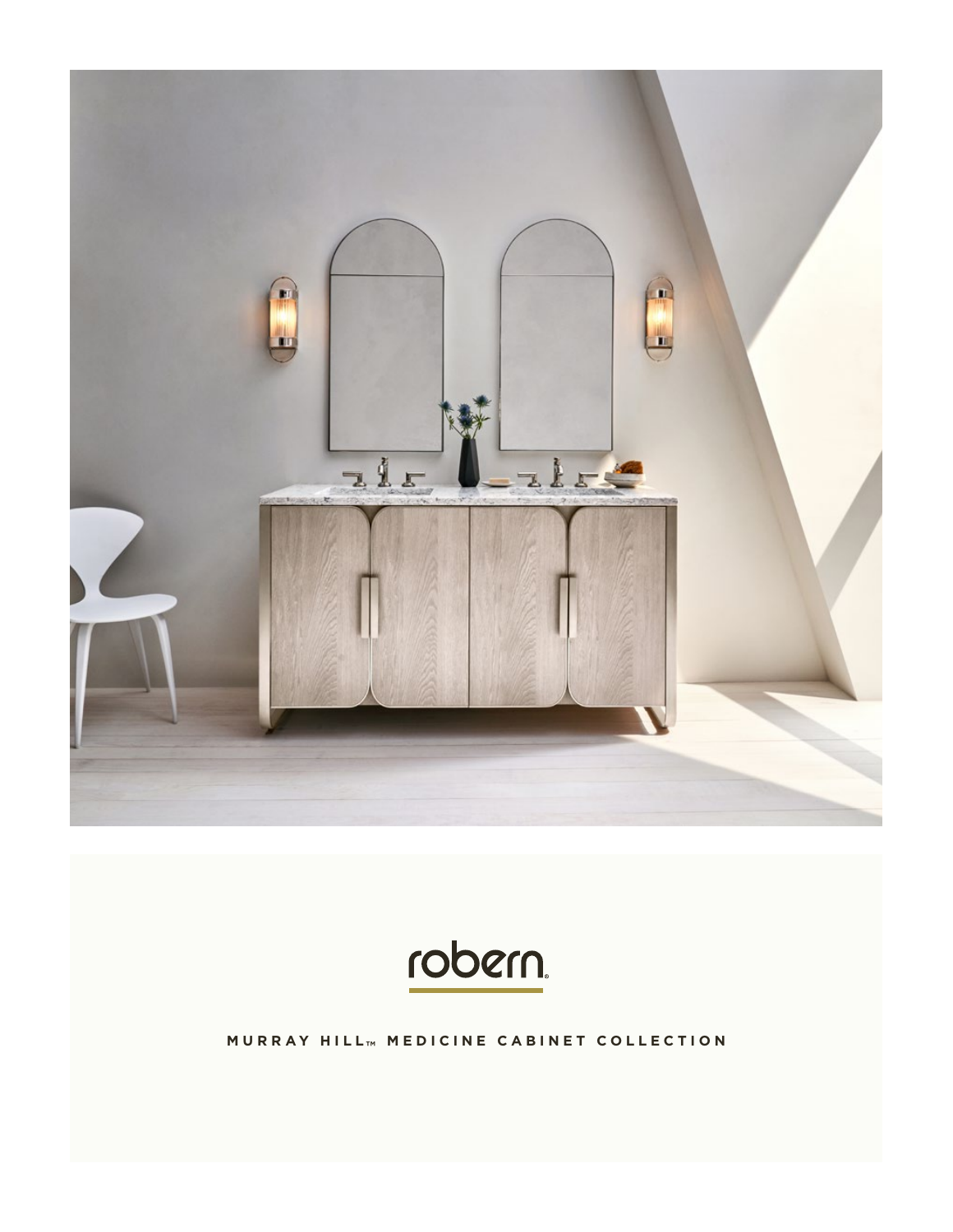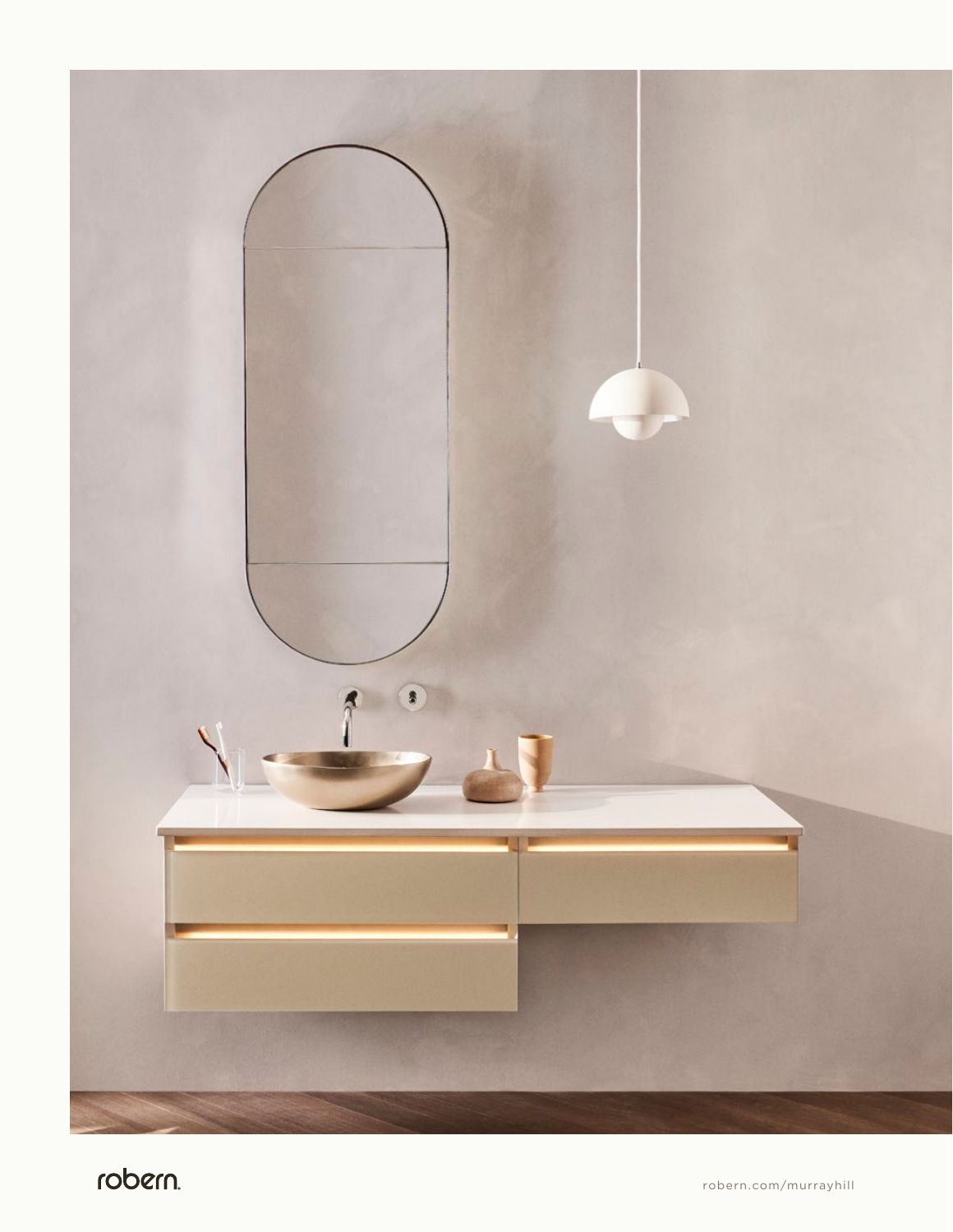

Blending clean lines with elegant curves, the Murray Hill Medicine Cabinet adds dimension and depth to your design, transforming the bathroom into a warm and welcoming sanctuary while providing functional storage where it's needed most.

#### **TABLE OF CONTENTS**

**THE INSPIRATION**  page 2

**PILL MEDICINE CABINET** page 4

**ARCH MEDICINE CABINET** page 5

**CHOOSE YOUR PRODUCT** page 6

**ADD-ON ACCESSORIES** page 8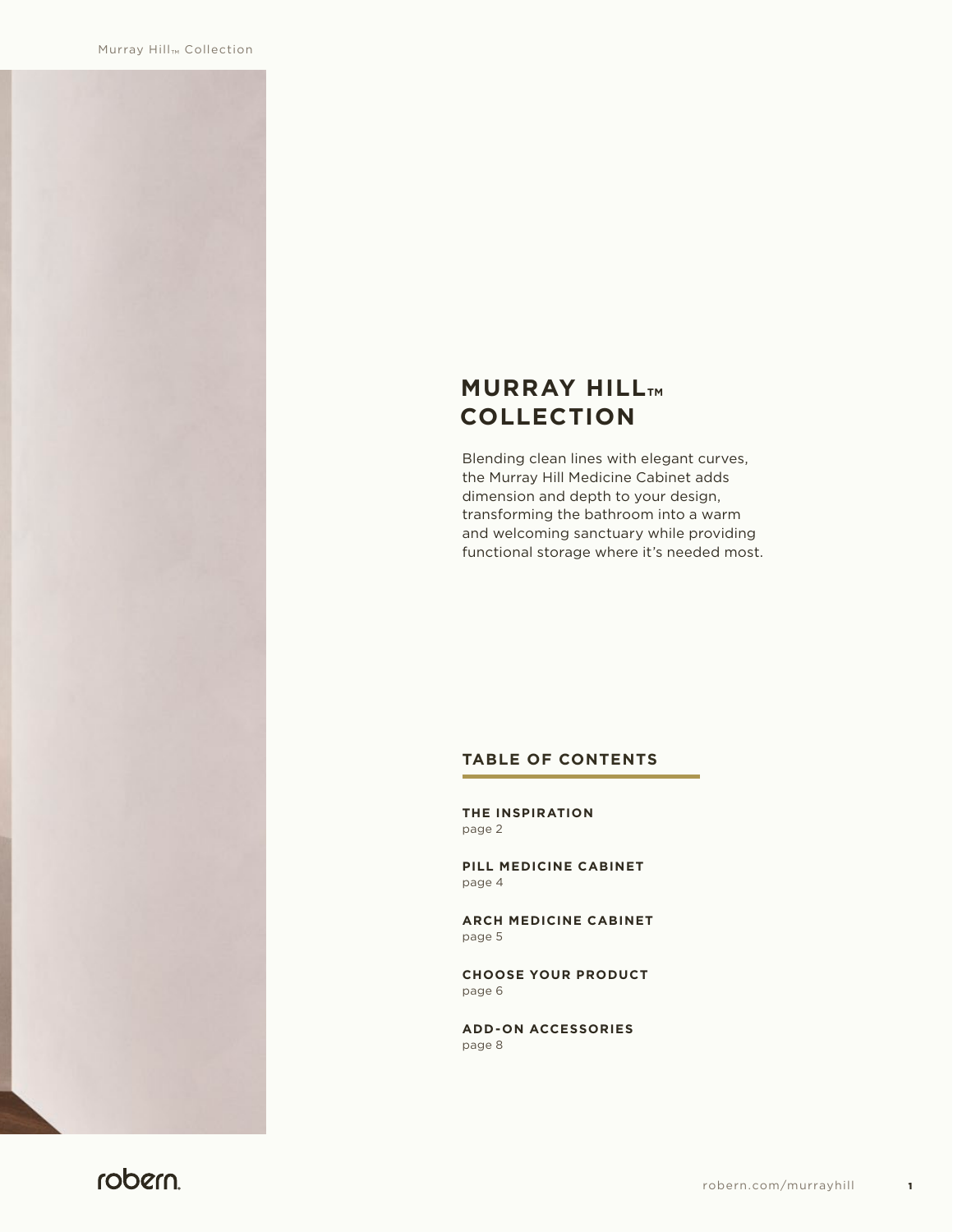### **THE INSPIRATION**

Throughout centuries of design evolution, the arch has endured as an architectural element that adds beauty, balance, and an inviting sense of openness. The Murray Hill™ Collection features a traditional arch shape and contemporary pill shape that make a dramatic visual impact while lending softness to your space.

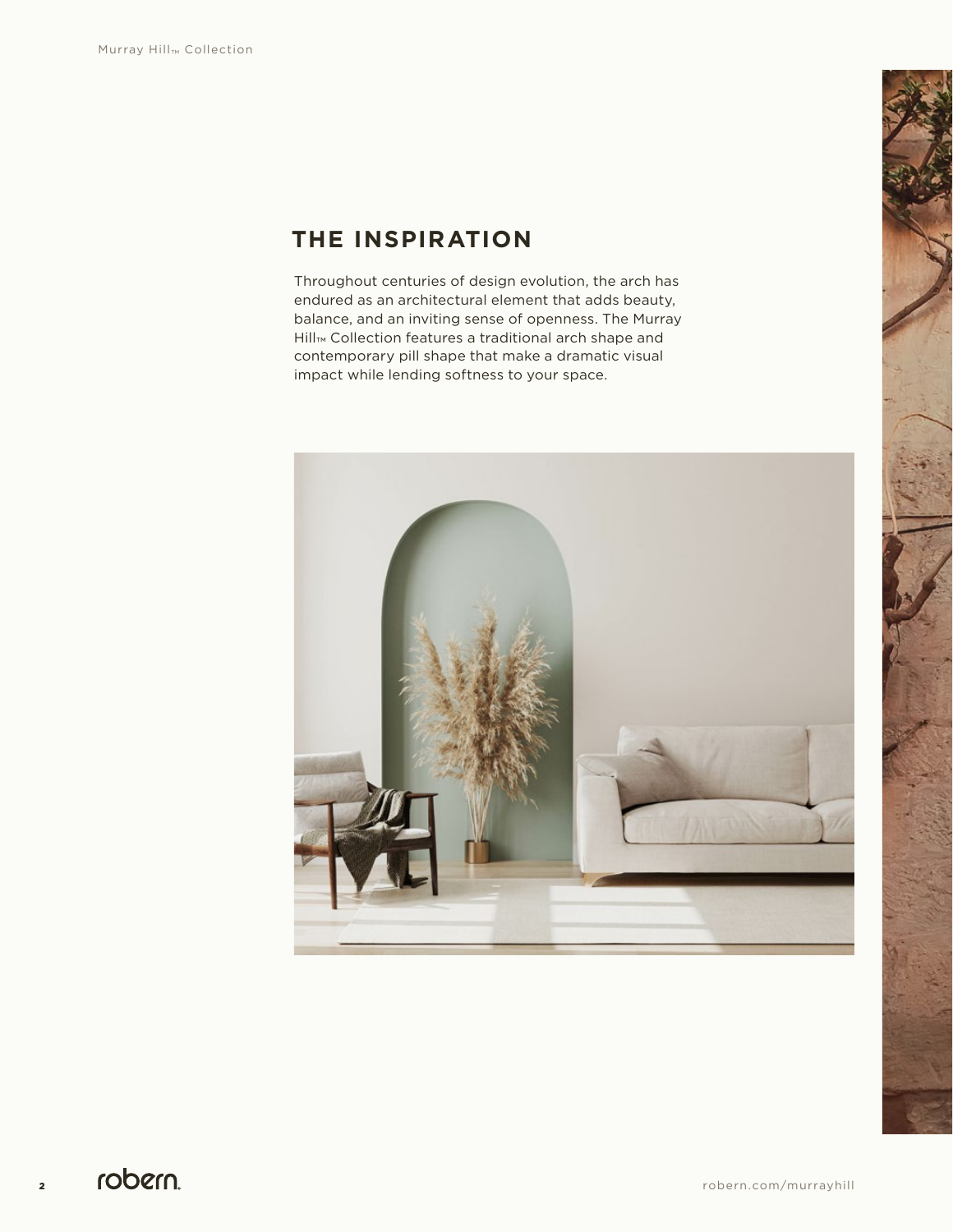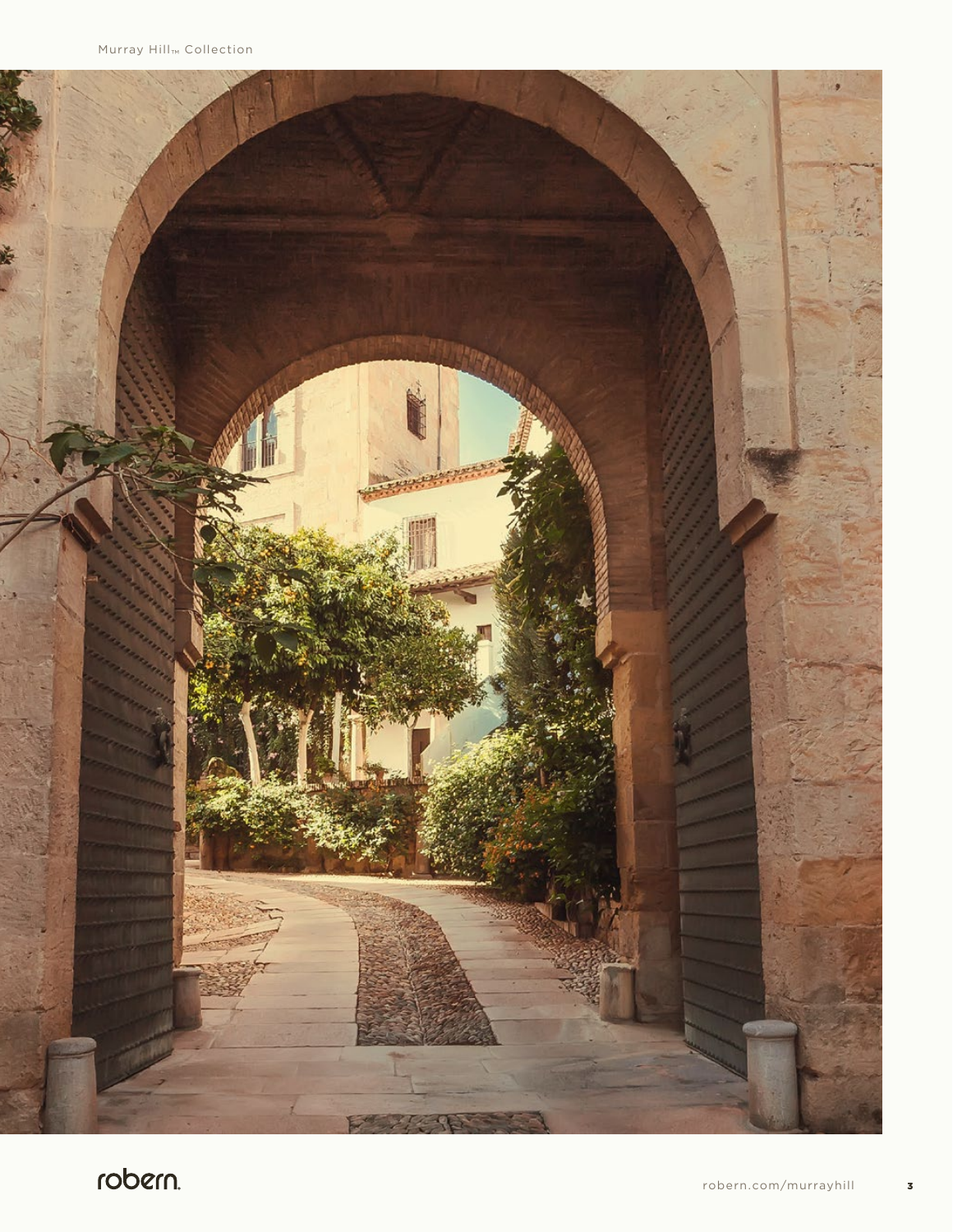## **Pill Medicine Cabinet**

Add height and harmony without forgoing functionality. The innovative design nestles a recessed cabinet within the soft curves of a framed pill mirror, allowing for optimal flexibility when installing in small spaces or accommodating a tall faucet.





Stainless Steel

Polished Matte Black



 20" W × 30" H × 4" D recessed cabinet 50" H with frame and surround

When installed, Murray Hill cabinet doors, frame, and mirror surround are all flush and stand 1" off the wall.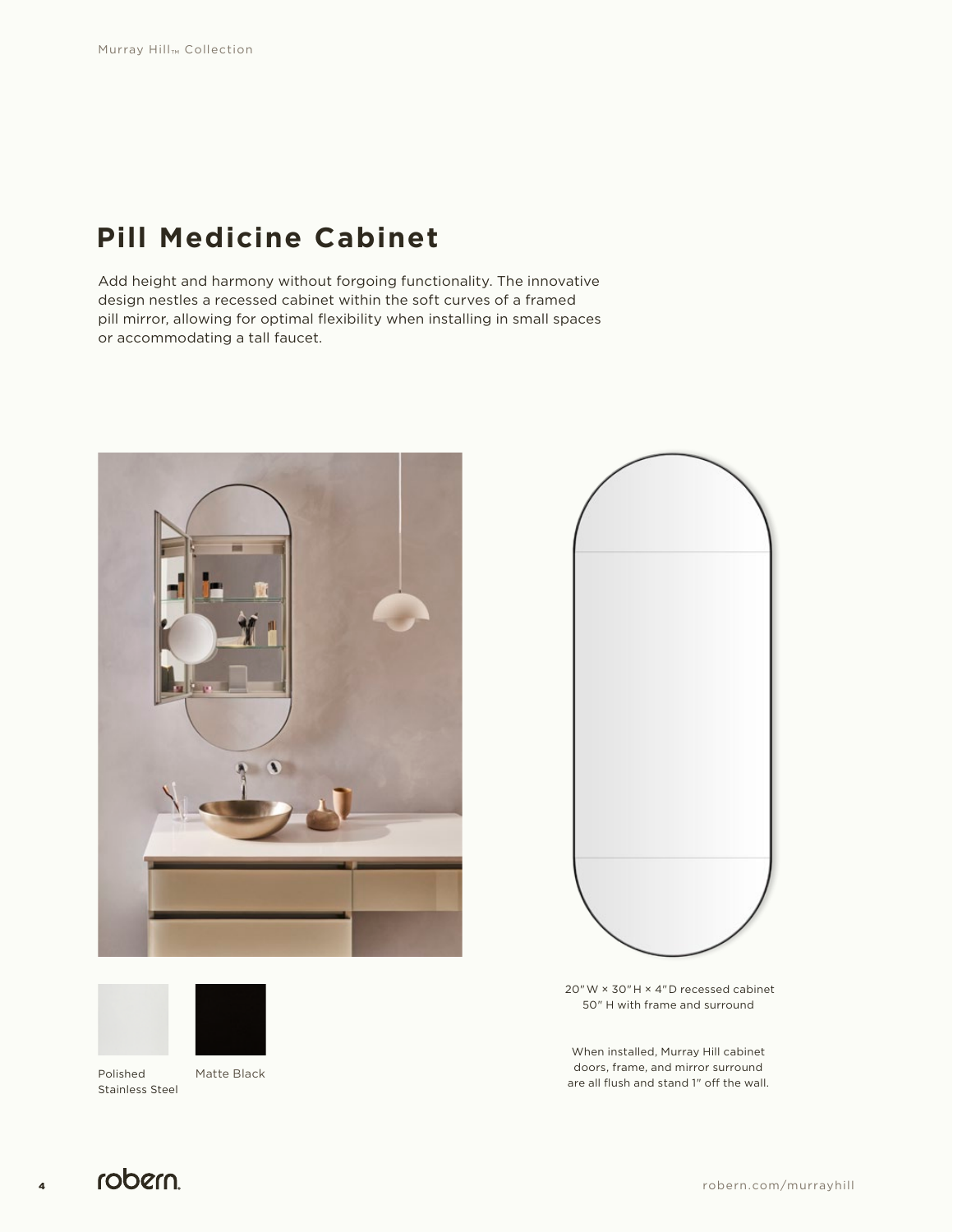## **Arch Medicine Cabinet**

The timeless sophistication of a traditional arch mirror can soften the edges of a modern bathroom design or complement the organic beauty of natural elements in the space.





20" W × 30" H × 4" D recessed cabinet 40" H with frame and surround



Polished Matte Black Stainless Steel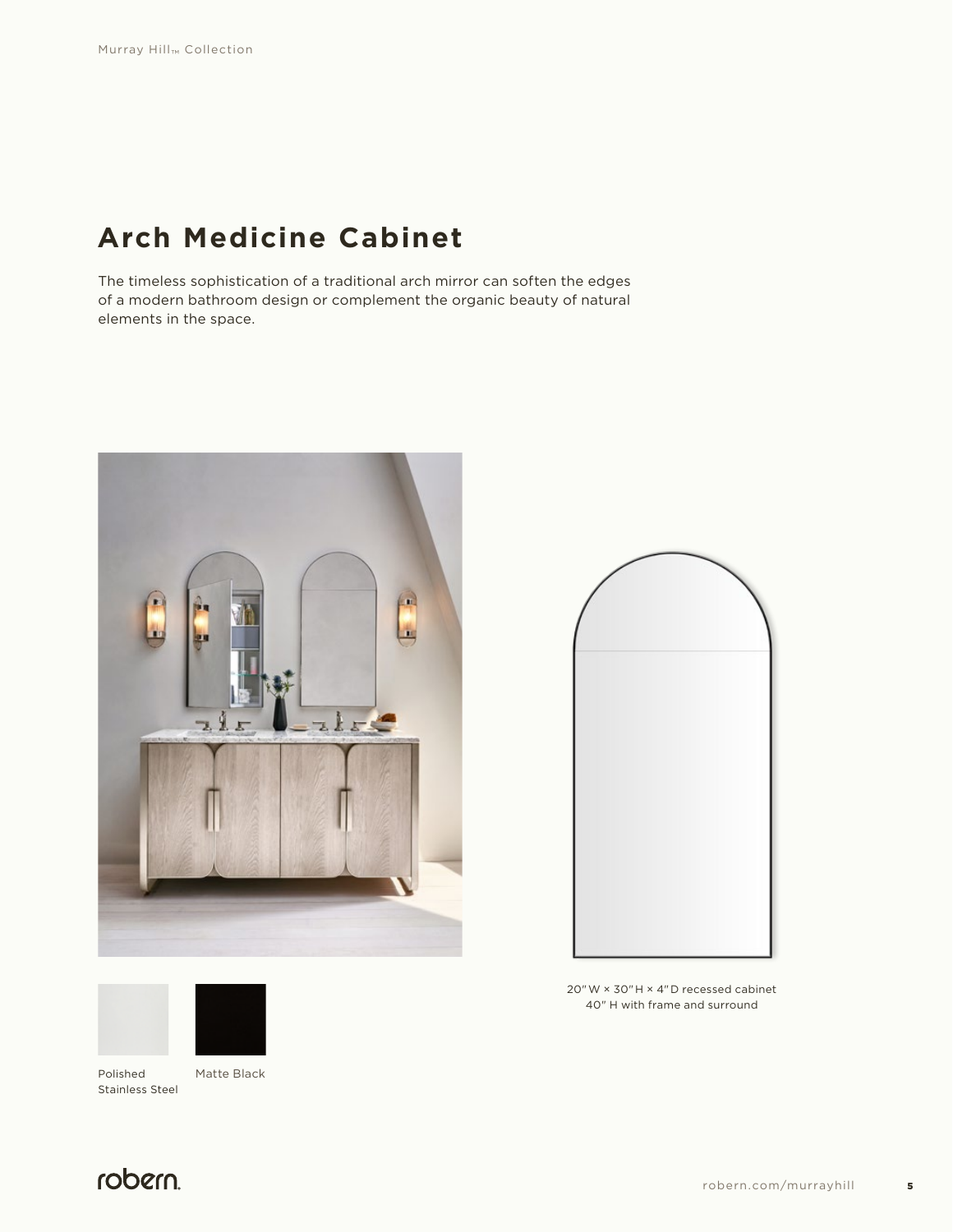## **Choose your Product**



Slow-Close Hinges



#### Electric Upgrade

Power your styling tools and recharge your devices with built-in electrical outlets and USB ports — so you can stay connected without cluttering up your space.

### **STANDARD OFFERING**

#### Includes:

- Slow-Close Hinges
- Push-to-Open Kit

### **ELECTRIC UPGRADE**

Includes:

- Electric Upgrade
	- Magnetic Strip
	- Interior Lighting
	- USB Charging Ports
	- Electrical Outlets
	- Phone Holder
- Sliding Magnification Mirror
- Quick Caddy
- Slow-Close Hinges
- Push-to-Open Kit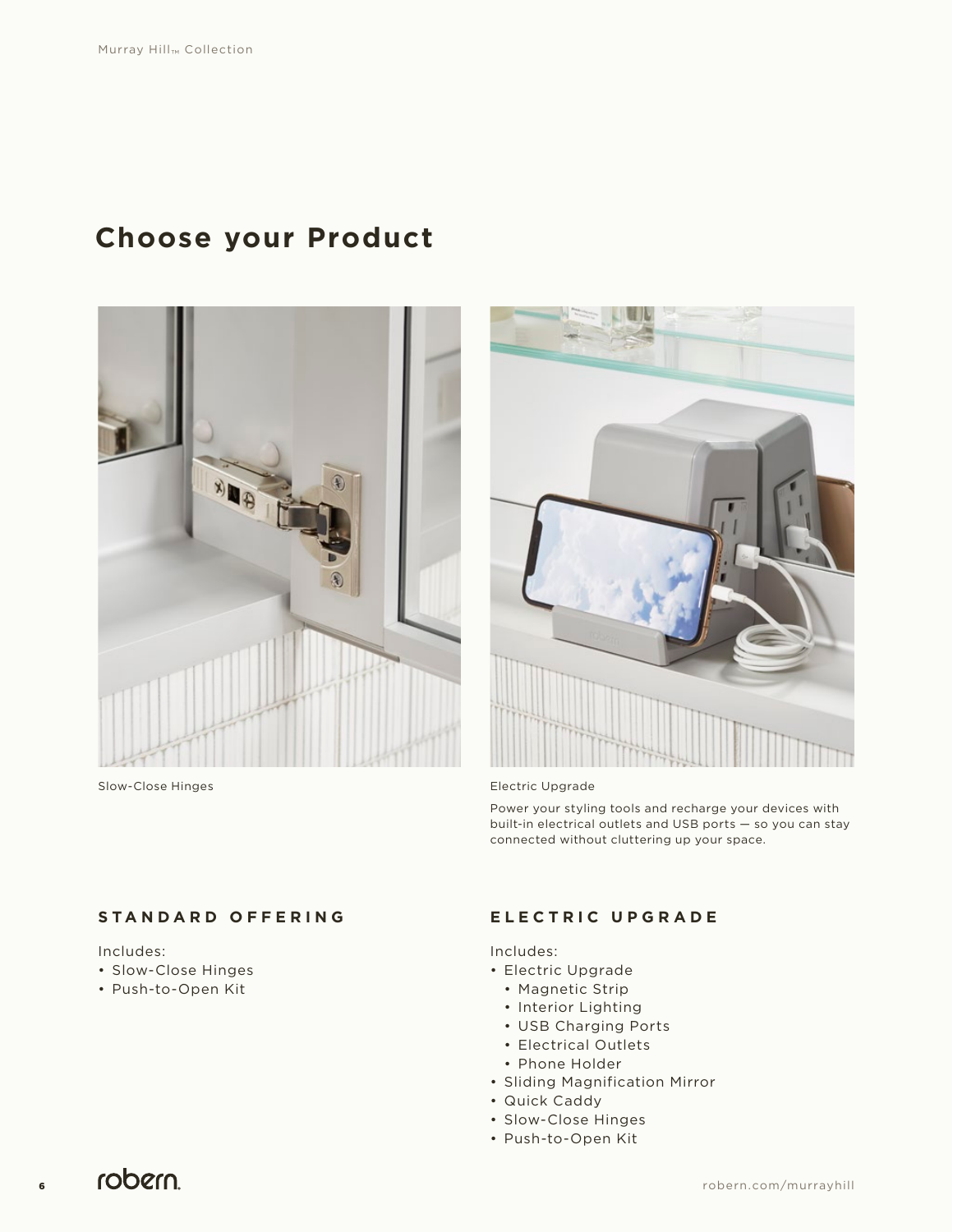

Sliding Magnification Mirror

Integrated into the interior of the cabinet door, a height-adjustable magnification mirror ensures perfect positioning for close-up grooming tasks.



#### Quick Caddy

With five compartments to keep smaller tools and accessories organized, use the swivel feature to rotate the Quick Caddy outside the cabinet, then simply close the door for access to your mirror and your must-have items.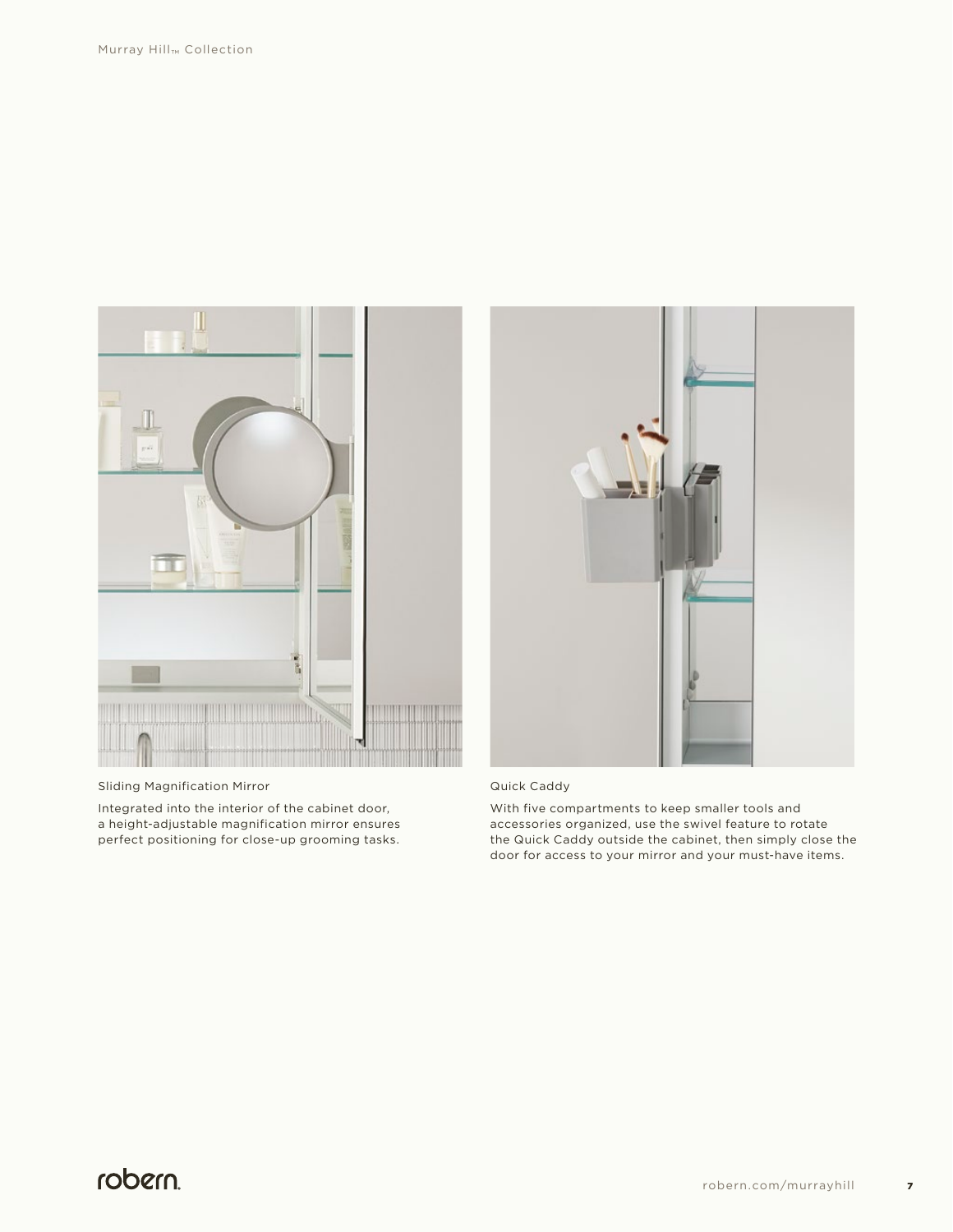### **Add-On Accessories**

The finer points make all the difference. Thoughtful details and accessories enrich the everyday experience and make the getting-ready routine feel effortless.





With key code entry and remote access via smartphone, the IQ Digital Lock Box gives you total control over your personal items. Set medication reminders, get usage updates, and receive alerts if tampering is detected.

#### **I Q ™ DIGITAL LOCK BOX**

Designed to mount seamlessly and securely into your Robern cabinet, the IQ Digital Lock Box keeps personal items, passports, valuables, and medication securely stored for complete peace of mind.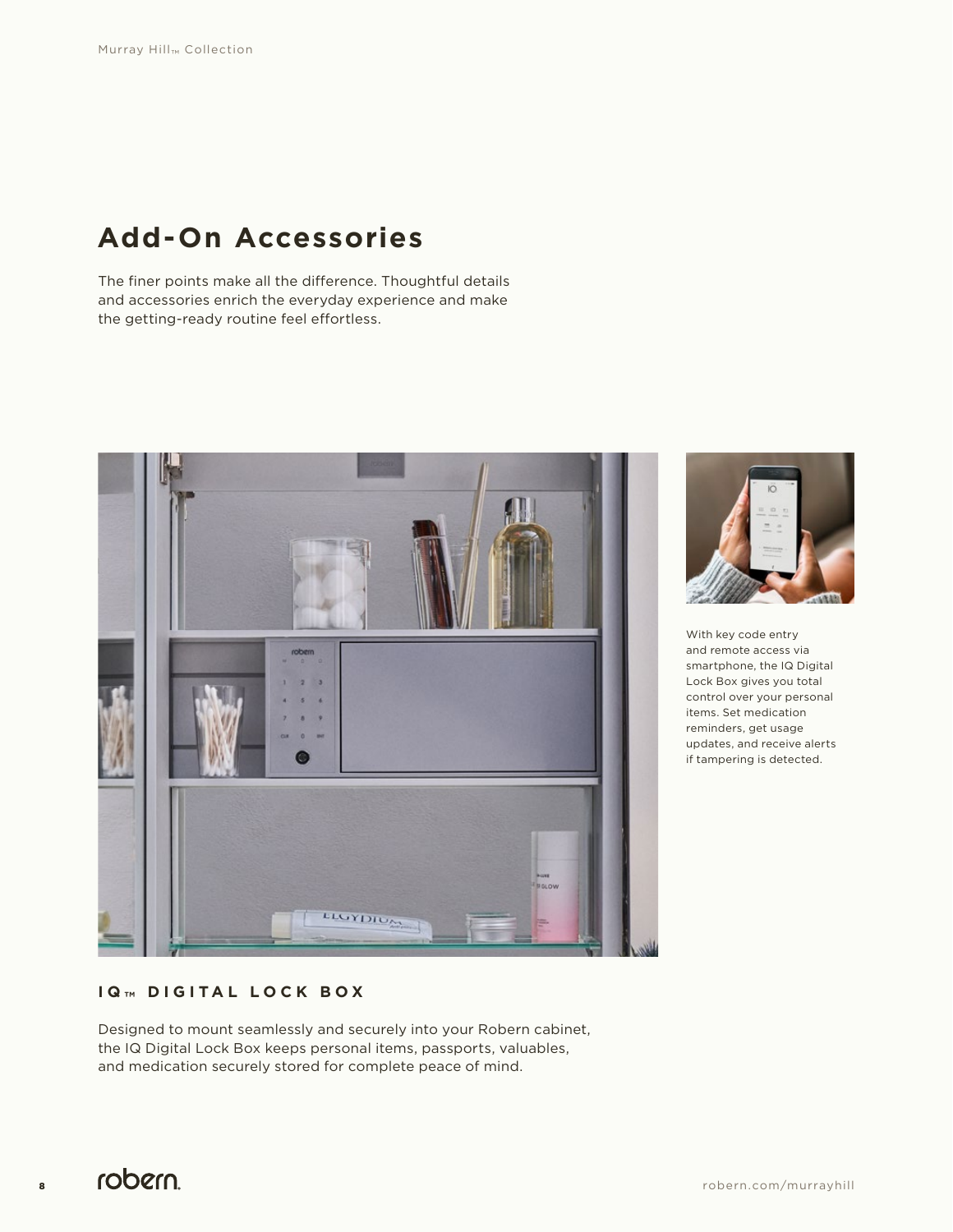

#### **OPTIONAL HANDLE**

Constructed from solid stainless steel with a polished finish, an optional handle provides an easy-to-reach alternative to the hidden pull on the door edge — ideal for multi-cabinet arrays.

### **GLASS STORAGE BINS**

Maximize storage space and keep loose items from spilling out of the cabinet. Ideal for high-moisture environments, these stylish and sturdy glass bins are designed to seamlessly fit your Robern cabinet.